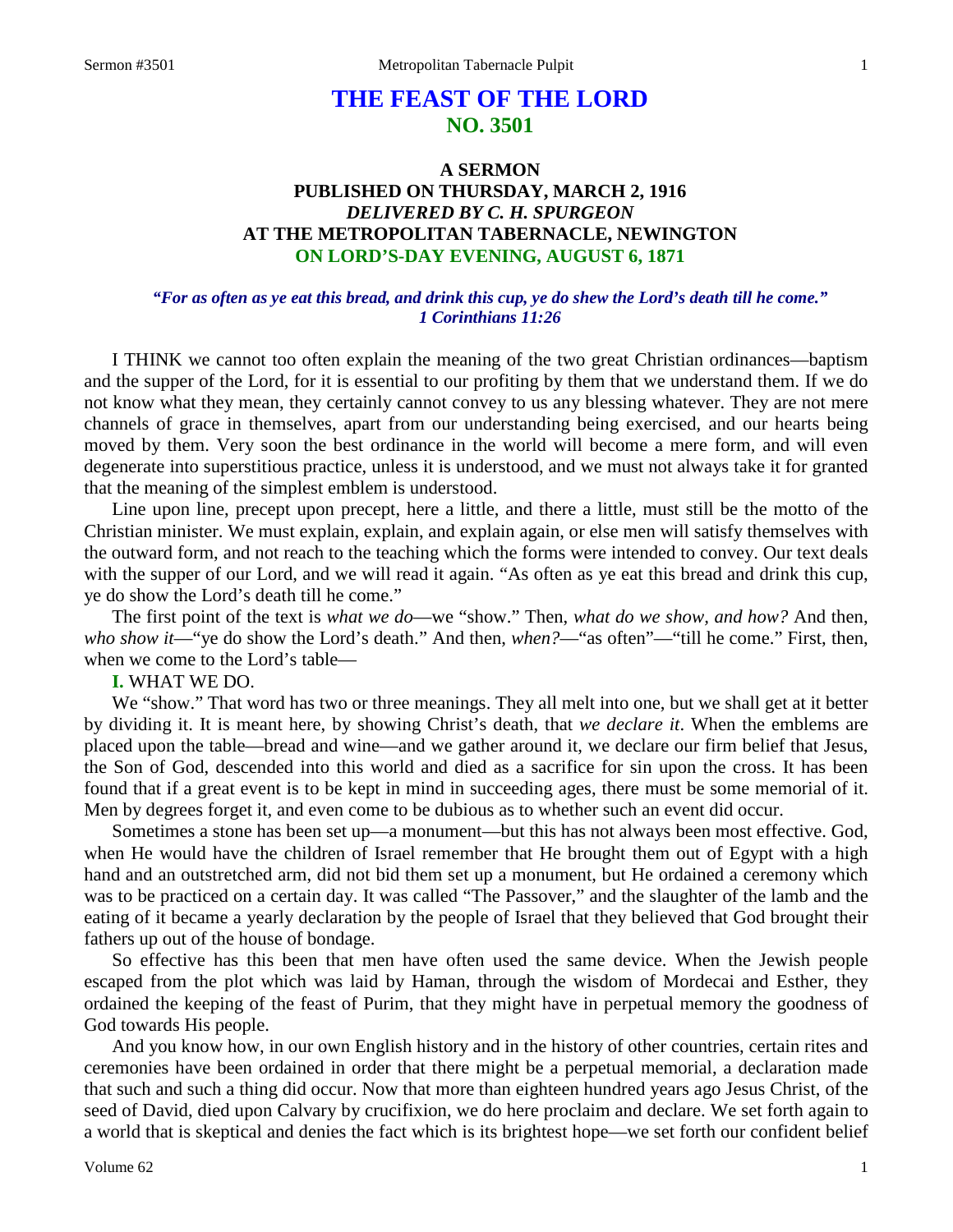that so it was, and as long as this ordinance shall be celebrated, there shall be a standing proof in the world that that was the case.

But to set forth means more than to declare. It signifies, in the next place, *to represent*. There is in the Lord's supper a representation of the death of Christ. Men, when they have found an event to be interesting and remarkable, have often devised ways of representing it to the people that they might understand it.

With regard to our Lord's death, there are some who hang up pictures on the wall, they think the use of the crucifix and so on to be proper. I find no teaching of that kind in the Word of God. I do find that too often such things lead to idolatry. And what shall we say of these miracle plays which, even in these modern times, have been carried out, in which the death of our Lord Jesus Christ is travestied? They seem to be shocking to the Christian mind.

But here, in a very simple manner, you have God's own appointed way of representing to ourselves and to onlookers the death of our Lord. This is the Christian's "show"—we *show* the death of Christ here by a divine appointment. I shall, farther on, show how it is so, and that the breaking of bread and the pouring forth of wine—the use of those two emblems—is a most telling, most suggestive, most instructive method of representing the death of Christ.

There are two other ways of representing it—the one the pencil of the evangelist which has drawn the death of Christ in the Word of God, the other is the preaching of the Gospel. It is the preacher's business to set forth Christ crucified—evidently crucified among you. The three ways that God has ordained of representing the death of Christ are the Word read, the Word preached, and this blessed ordinance of the supper of the Lord.

To "show." This means to declare, to testify, and it means also to represent. But it has a third meaning, it means also *to hold forth,* to make manifest, to publish, to call attention to. Now it has been a matter of fact that when the Jesuit missionaries went to China and converted a great many to what they called the Christian faith, they never mentioned the fact that Christ died. For years they concealed it, lest the people should be shocked.

Now we, on the other hand, put that first and foremost. We have no other Christianity than this, that Christ died and rose again, and we cannot come to the Lord's table without showing it. The Jesuit could, because it would puzzle the wisest man to see the death of Christ in the Mass. He might sit and look at a hundred Masses before he knew what it meant. But the moment we gather around this table and break bread, and pour out wine, whoever asks us, "What mean you by this ordinance?" the answer is prompt the wayfaring man, though a fool, need not err in this—"We set forth to you that Jesus died." "God forbid that we should glory, save in the cross of our Lord Jesus Christ."

We are not ashamed of a crucified Savior. We have heard of some in these days who are always preaching a glorified Christ. We wish them such success as their ministry is likely to bring, but for us we preach a crucified Christ—"Christ and him crucified," for it is here, after all, that the salvation of the sinner lies. Christ glorified is precious enough—oh! how unspeakably precious to a soul that is saved! but first and foremost to a dying world it is Christ upon the cross that we have to declare.

And therefore, when we come to the communion table we do three things. We assert the fact that Jesus died, we represent that fact in emblem, and then we thus press it upon the attention of men. We desire them to observe it, we ask them to mark it, we tell them that this is the sum and substance of all the Gospel that we were sent to preach, "God hath set forth Christ to be a propitiation for our sins."

Thus I have opened up the meaning of the word to "show." This is what we do. Now the second point is, my brethren—

# **II.** WHAT WE SHOW, AND HOW.

It is said in the text, "As often as ye eat this bread and drink this cup, ye do show the Lord's death." How do we show it? What do we show? Well, first of all, we show that *God has set forth Christ for men*. The table is spread, there is bread on it, there is the cup upon it. What for? Not for beasts. Here is the food of men. It is set there for men. It is intended that the bread should be eaten, that the wine should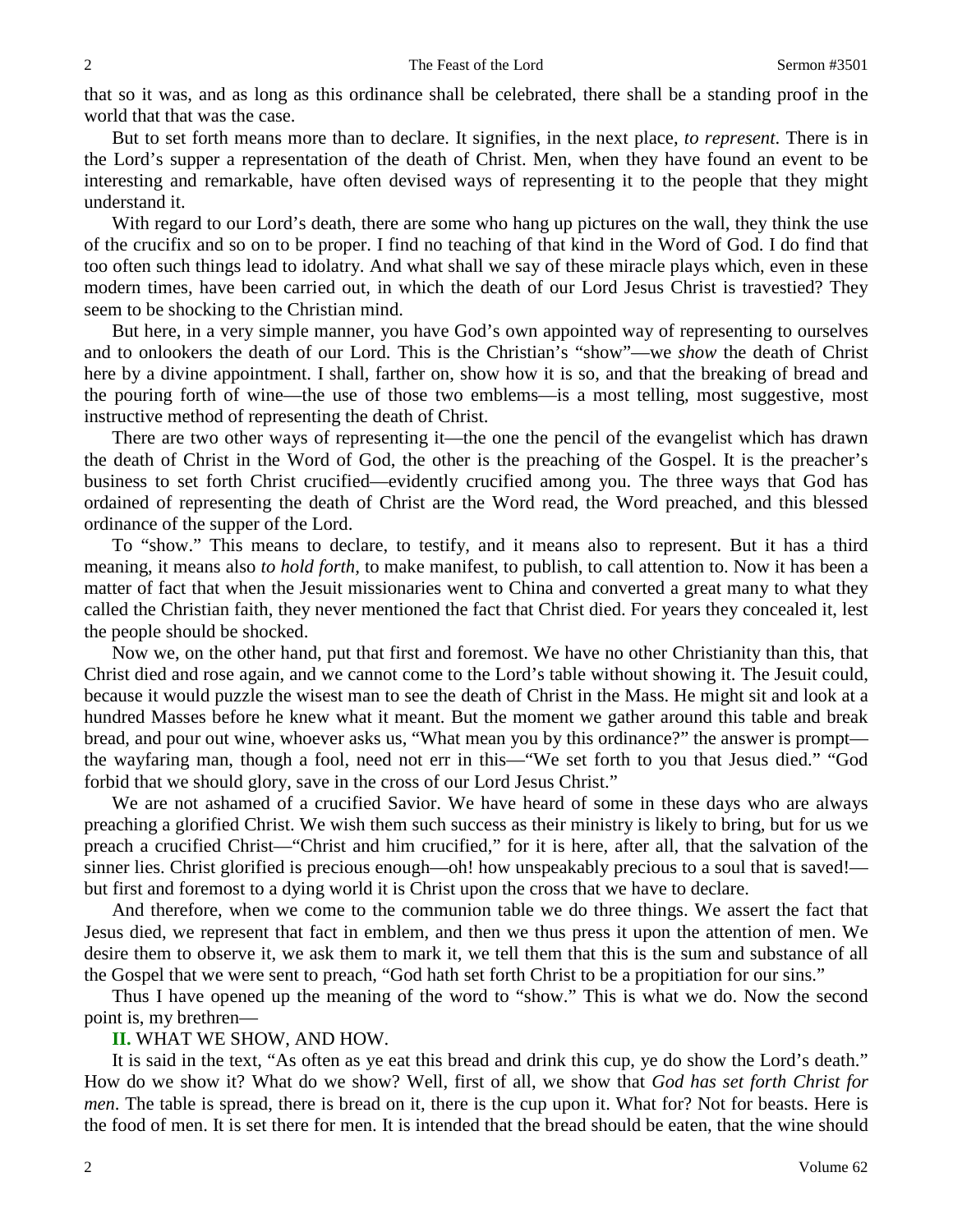be drunk. Everybody who sees a table spread knows at once that there are preparations for a meal or a festival.

Now God has set forth Christ for men. There is in Christ what man wants. As bread meets his hunger, as the cup meets his thirst, so Christ meets all the spiritual wants of mankind. And the soul that would live, and the soul that would rejoice, must come to God's provision for his living and his rejoicing, and that provision is to be found in Jesus Christ crucified. God set forth Christ of old. Even in the garden, He set Him forth in the first promise. He continued to set Him forth by all the prophets, and in this last day every veil has been taken away by an open Bible inviting all comers.

God has set forth the bread of life to the sons of men. And you tonight will show that fact. When you see that table uncovered, you have a representation. God has made a feast of fat things for the sons of men in the person of Jesus Christ. The feast consists of bread and wine. Now in this we represent Christ's human person, Christ's humanity. That He is no myth, but real flesh, is taught by the bread being on the table—that He was no phantom, but that real blood coursed through His veins as through ours—that the Lord of life and glory was, like ourselves, a real man, in humanity in all respects like ourselves, sin alone excepted. There shall be no phantom feast upon the table, and the materialism that is there is meant to show that he was a man, a real man

# *"Who once on Calvary died, When streams of blood and water ran Down from His wounded side."*

But the next thing we show forth is *His death*. We have His person, then we have His death observe how. According to the Romish Church, the most of the people are only to participate in the bread—the wafer. Now such persons never show Christ's death at all, for the text says, "As often as ye eat this bread and drink this cup, ye show Christ's death." It is only by the two that you show His death at all. The bread represents the body, but the cup must represent the blood, or else you have no token of His suffering—no emblem of His death.

Cannot the two be mixed together? No, for if the blood and flesh be together, you have the living man. It is when the blood flows—when the lifeblood ebbs from the body, and the body is bloodless, that then you have the wine as a token of death, and the separation of the two—the use of the two emblems—is absolutely needful to set forth death. The more you think of this, the more you see in it.

The emblem is the simplest in the world, but yet the most instructive. Take either one of the elements—the bread, how it typifies Christ's suffering! Here was the corn bruised beneath the thresher's flail, then it was cast into the ground. It sprung up and ripened, and had to be cut down with the sickle, then it had to be threshed, then ground in the mill, then was it baked in the oven. A whole series of sufferings, if I may use the term, it had to pass through before it became proper food for us. And so must our Savior pass through sufferings innumerable before He could become food for our souls, and Redeemer of our spirits.

As for that which is in the cup, it was trodden beneath the foot in the winepress—its juice was pressed forth. So in the winepress of JEHOVAH'S wrath was Christ pressed before He could become the wine that makes glad both God and man. Both emblems represent suffering, each one separately, but put together they bring forth the idea of death, "and as often as ye eat this bread and drink this cup, ye do show the Lord's death."

But more than this, we show that God set forth Christ, we show His person as a real man, we show His sufferings and His death, but next we show *our participation in the same,* for it is not "as often as ye *look* at this bread," or "as ye *gaze* upon this cup," but "as often as ye *eat* this bread and *drink* this cup." Christ saves us not until we receive Him by an act of faith. The bread satisfies no hunger while it rests upon the table, and a draught from the cup quenches no thirst until it is really drunk. So the precious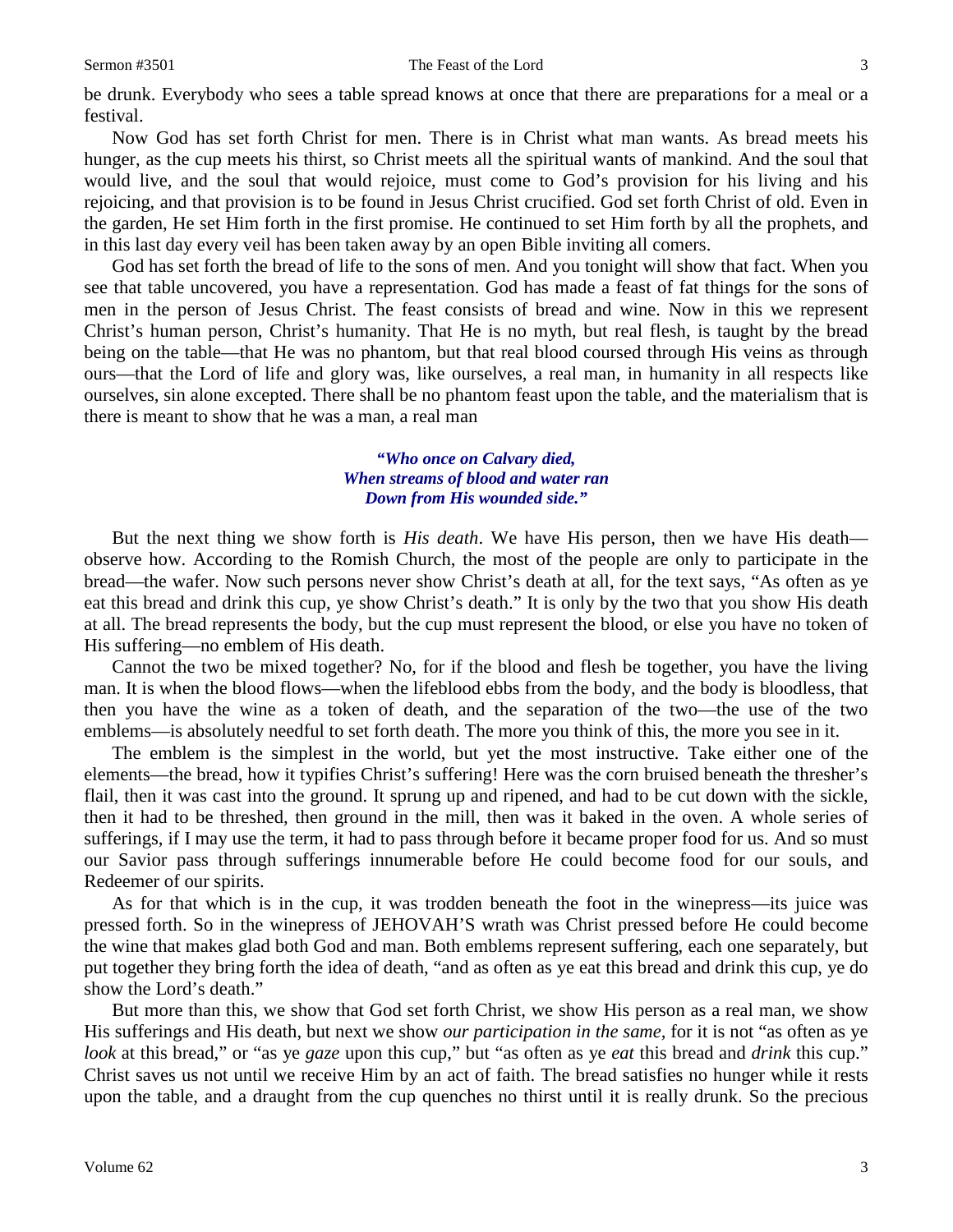blood of Jesus Christ our Savior must be received by our faith. We must believe in Him to the saving of our souls.

Now how simple a matter is eating! It matters not, unless a man is dead—he wants little teaching to know how to eat. It is as simple as a natural act—he puts food into his mouth. It is just so here. There is the Savior, and I take Him—that is all. It seems to me to be even a more complex act to eat than simply to trust in Jesus, yet is it a very simple thing. The idiot can eat. No matter how guilty a man, he can eat, no matter how dark and despairing his fears, he can eat, and O poor soul, whoever you may be, there shall be no want of wit or merit that shall keep you back from Christ. If you are willing to have Him, you may have Him. The act of trusting Christ makes Christ as much your own as the eating of the bread.

Suppose some difficulty were raised about whether a piece of bread was mine. Well, the legal question would take a long time to decide. I cannot produce the document, nor find the witnesses to prove it is mine. But there is one little fact, I think, which will settle it—I have eaten it. So if the devil himself were to say that Christ is not mine, I have believed on Him, and if I have believed on Him, He is mine just as surely as when I have eaten a piece of bread there can be no question about its being mine. Now we set forth, tonight, by eating bread and drinking of the cup, the fact that Jesus Christ is our Savior, and we take Him by simple faith to be our all in All.

But there is more teaching still. The bread and wine, are being eaten and drunk, are assimilated into the system, they minister strength to bone, sinew, muscle, they build up the man. And herein is teaching. *Christ believed in is one with us*—"Christ in us the hope of glory." We have heard persons talk of believers falling from grace and losing Christ. No, sir, a man has eaten bread—he ate it yesterday. Will you separate that bread from the man? Will you trace the drops that came from the cup, and fetch them out of the man's system? You shall more easily do that than you shall take Christ away from the soul that has once fed upon Him.

"Who shall separate us from the love of God, which is in Christ Jesus our Lord?" He is *in* us a well of water springing up into everlasting life. See then how large a letter Christ has written to us with these pens—how in this bread and this wine, eaten and drunk, He has taught us wondrous mysteries—in fact, the whole Christian faith is, in brief, summed up here upon this table.

And now we must remark upon what it is we show forth, and how we do it. *We do this very simply*. Certain churches must go about this business in a very mysterious manner—a great deal of machinery is wanted—a plate becomes a paten, and a cup becomes a chalice, and a table, ah! that has vanished and turned into an altar. The whole thing is turned topsy-turvy until it is very questionable in the Church of Rome whether there is any supper at all, for if you introduce the altar, you have put away the table and done away with the whole thing. It is another ordinance, and not the ordinance which Christ established.

One would suppose that when the apostles first went out to preach, if the religion of the Romish Church is that of the Scripture, they would have needed, each of them, a wagon to carry with them the various paraphernalia necessary for the celebration of their services. But here, wherever there is a piece of bread, and wherever there is a cup, we have the plain, but instructive emblems which our Savior bade us use. "He took bread and broke it. He did drink of the cup, and passed it to His disciples, and said, 'Drink ye all of it.'"

Let us keep this ordinance in its pure simplicity. Let us never add anything to it by our own devising by way of fancying that we are honoring God by garnishing His table. Let us plainly show Christ's death, and as we do it plainly *we should also do it festively*. Is it not delightful to reflect that our Lord has not ordained a mournful ceremony in which to celebrate His death, it is a feast.

You would suppose by the way that some come that it is a funeral, but it is a feast, and joy becomes a feast, and when, according to the example of Christ, we recline at our ease in the nearest approach to the posture in which the Oriental lay along at the table, and when we come with joyful heart, blessing the Lord Jesus that though our sins put Him to death, yet His death has put to death our sins, then it is that we celebrate His death as He would have us celebrate it—not as an awful tragedy, in which we try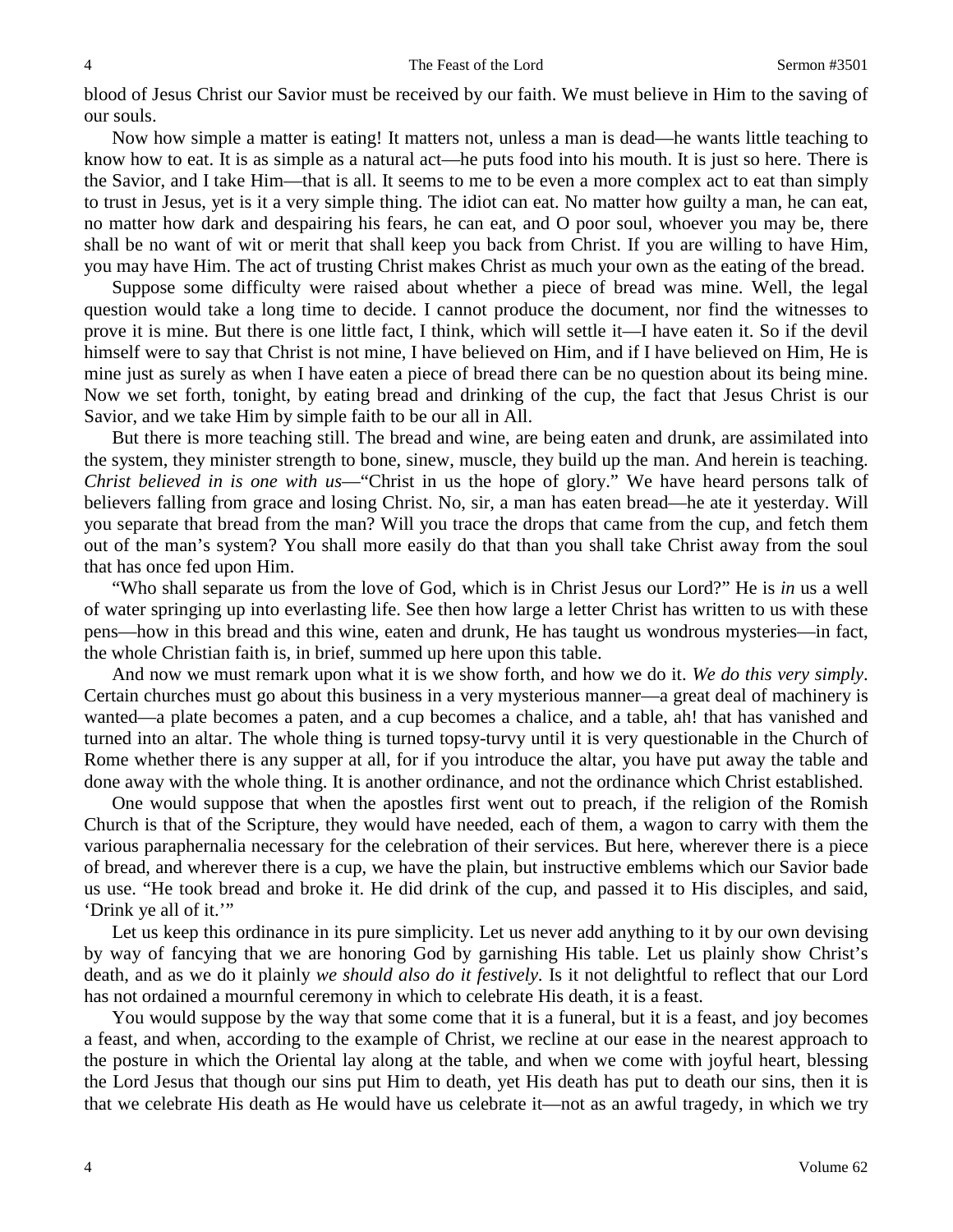to provoke our indignation against the Romans or the Jews, but as a hallowed festival in which the King Himself comes to the table, and His spikenard gives forth a sweet smell, and our spirit is refreshed.

And once more, this way of showing Christ's death is *one of communion*. Now one person cannot do it, many must come together. You must eat and drink together to celebrate this, your Lord's death. And is not this delightful, for in this cup we have fellowship with Him and with one another? We, being many, have one bread; we, being many, have one cup—one family at one table with one common head, the Lord Jesus, who is all in all to us.

Oh! I bless His name that whereas He might have ordained a way of our showing His death which would have been mournful, or a way which would have been solitary, He has selected that which is joyful, and that which is full of good fellowship, so that saints below and Himself can meet together in the festival of love and show His death until He comes in the breaking of bread, and the pouring forth of wine. Thus I have tried to show what it is we show, and how we show it. Now thirdly—

#### **III.** WHO ARE TO SHOW IT?

Who show it? "As often as *ye* eat this bread and drink this cup, ye do show the Lord's death." The "ye," then, includes all the saints of God—all who come to the table, who eat this bread and drink this cup, and truly a very pleasing thought arises from this. Here is a way of showing Christ's death in which all who love Christ have a share. You cannot all show it from the pulpit, gifts are not equally distributed, but you all alike share in this showing of His death—in this special way, which He Himself celebrated for our example, and which He delivered to His servant Paul, expressly that it might stand on record.

Now if Paul himself were here, he could not show Christ's death alone at the Lord's supper. He must ask some of his poorer brethren to come with him. If the minister of a church should be full of the Holy Ghost, yet could he not show forth Christ's death here in this peculiar way. He must say to his brethren, "Come, brethren and sisters, it says, 'ye,' as often as ye eat this bread and drink this cup." Here we are tonight, as we sit here, all brought into a blessed equality in the act of using the same outward sign, and of performing the Master's will in the same way.

"But," says ones "does every man who comes to the table, and eats and drinks, show Christ's death?" Notice how the verse which follows my text puts a bar to that. "Let a man examine himself, and so let him eat of this bread." It must be taken for granted that the man has examined himself—that he comes there as a true believer in Jesus—that he comes with the full intent to show Christ's death, and if he does that, such a man is showing Christ's death.

I am very earnest, dear brethren and sisters, as it has been a long time since I have met with you having been kept away so long by sickness, though I have been with my brethren below stairs—I am anxious that we should indeed show Christ's death tonight. Let us do it ourselves. I find that the text may either be read in the indicative or in the imperative mood. It is either, "ye show Christ's death," as our version has it, or it may be, "show ye Christ's death"—it is an exhortation.

Oh! let us take care that we show it to ourselves. "Show it to ourselves?" says one. Yes, it is meant for you. This is a primary meaning of the text. When you take that bread, don't think of the bread, and stay there, but say to your own soul, "My soul, think you of Jesus. My Heart, go away now to Gethsemane. Come, you stray thoughts, come, you passing vanities, begone! I must away to where my Savior bled and died.

> *"Sweet the moments, rich in blessing, Which, before His cross, I spend."*

I have come here to show His death, let me see Him. I will ask Him to permit me in spirit to put my finger into the print of the nails, and to put my hand into His side. Oh! go not from this table satisfied with the outward emblem, press into the inner court—pray the Master to manifest Himself to you as He does not unto the world. For here is the main business—show His death to your own heart till your heart bleeds for sin, show it to your own faith till your faith feels it is all sufficient—show it to others. You will be sure to show it to others if you show it to yourself, for as others look on and mark your reverent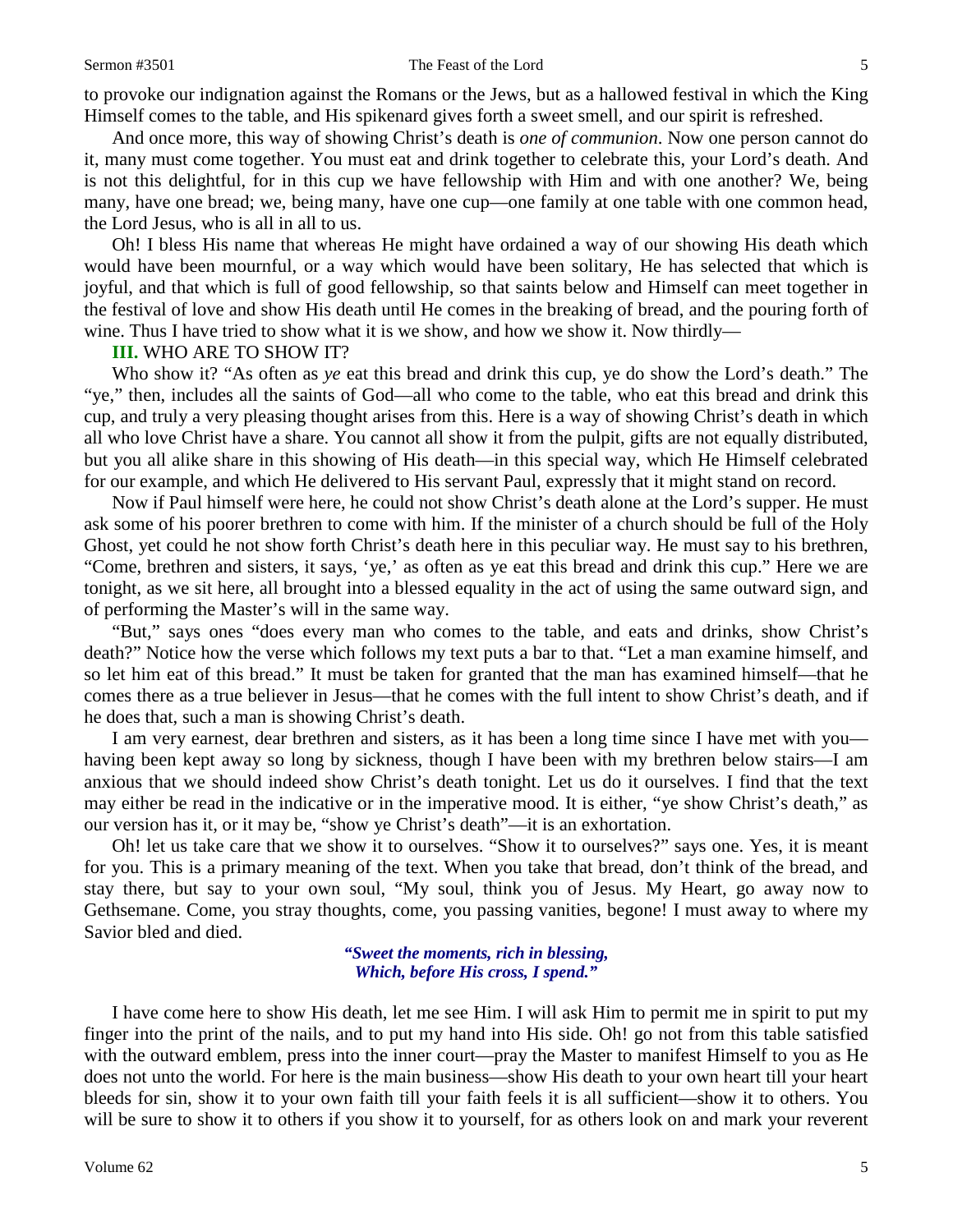behavior, if they cannot enter into your joy, they will be reminded of what they have so long forgotten. Oh! brethren and sisters, let me urge each one of you that no one should be content without sharing this honor. I feel we all have an honor to participate in showing forth the death of Christ. Let us not, in sharing the honor, bring condemnation on ourselves. But I must hasten on. The fourth point is—

**IV.** WHEN ARE WE TO DO IT?

The text says "often"—"as often as ye eat this bread." The Holy Spirit might have used the words "when ye eat," but He did not. He teaches us by implication that we ought to do it often. I do not think there is any positive law about it, but it looks to me as if the first Christians broke bread almost every day—"breaking bread from house to house." I am not sure that that refers to communion, but in all probability it does.

This much is certain, that in the early church the custom was to break bread in memory of Christ's passion on the first day of every week, and it was always a part of the Sabbath's service when they came together to remember their Lord in this way. How it can be thought right to leave the celebrating of this ordinance to once a year or once a quarter I cannot understand, and it seems to me that if brethren knew the great joy there is in often setting forth Christ's death they would not be content with even once a month. But I leave that.

The other mark of time in the text is "till he come." Then this service is to end. There will be no more Lord's suppers when Christ appears, because they will be needless. Put out the candle—the sun has risen. Put away the emblem—here comes Christ Himself. But until He does come, this will always be a most fitting ordinance.

I pleased myself with a thought I met with the other day. Our Lord Jesus Christ sat at the table and ate with His disciples, and He took the cup and He sipped it, and he passed it around. It is being passed round still. It has not got round the table yet, it is being passed on. For eighteen hundred years it has been passed from hand to hand. They have not all drunk yet, and you remember He said, "Drink ye all of it"—all of you. Did He speak to all His elect that were to be born—to all the countless companies yet to come? I think He did, and it is going around, and by and by, when all the people of God have participated in Christ, it will cease. The cup will never be emptied till then.

> *"Dear dying Lamb, Thy precious blood Shall never lose its power, Till all the ransomed Church of God Be saved, to sin no more."*

When the last has drunk of it, what then? It will come back into the Master's hands, and then will be fulfilled that word of His, "I say unto you I will not henceforth drink of the juice of the vine till I drink it new in my heavenly Father's kingdom." And it is going around, brethren—that cup of glorious Christian fellowship of love to Christ, the cup that is filled with Jesus' blood—it is passing around, and when it has reached His hand then we shall need no more the outward ordinance. But until then it is clear from the text that it is to be kept up.

And I have a little dispute with some of you here present. You love the Lord, but you have never been baptized, you love Jesus, but you have never come to His table. Now let me say you are in opposition to Christ. He says, "Do this till I come," you don't do it. "Oh! but I am only one," say you. To your measure of ability you have helped to make the Lord's supper obsolete. Can you see that? If you have a right to neglect it, so have I—if I, so have all my brethren. Then there is an end to it.

My dear brother, you are doing the best you can to make Christ forgotten in the world. I pray you by His own dying example and His express command, "This do ye in remembrance of me"—if you have believed Him, keep this, His commandment. If you have not believed in Him, then far hence! You have no right to take it. But if you have believed, I beseech you stand not back for shame or fear, but eat and drink at His table till He come.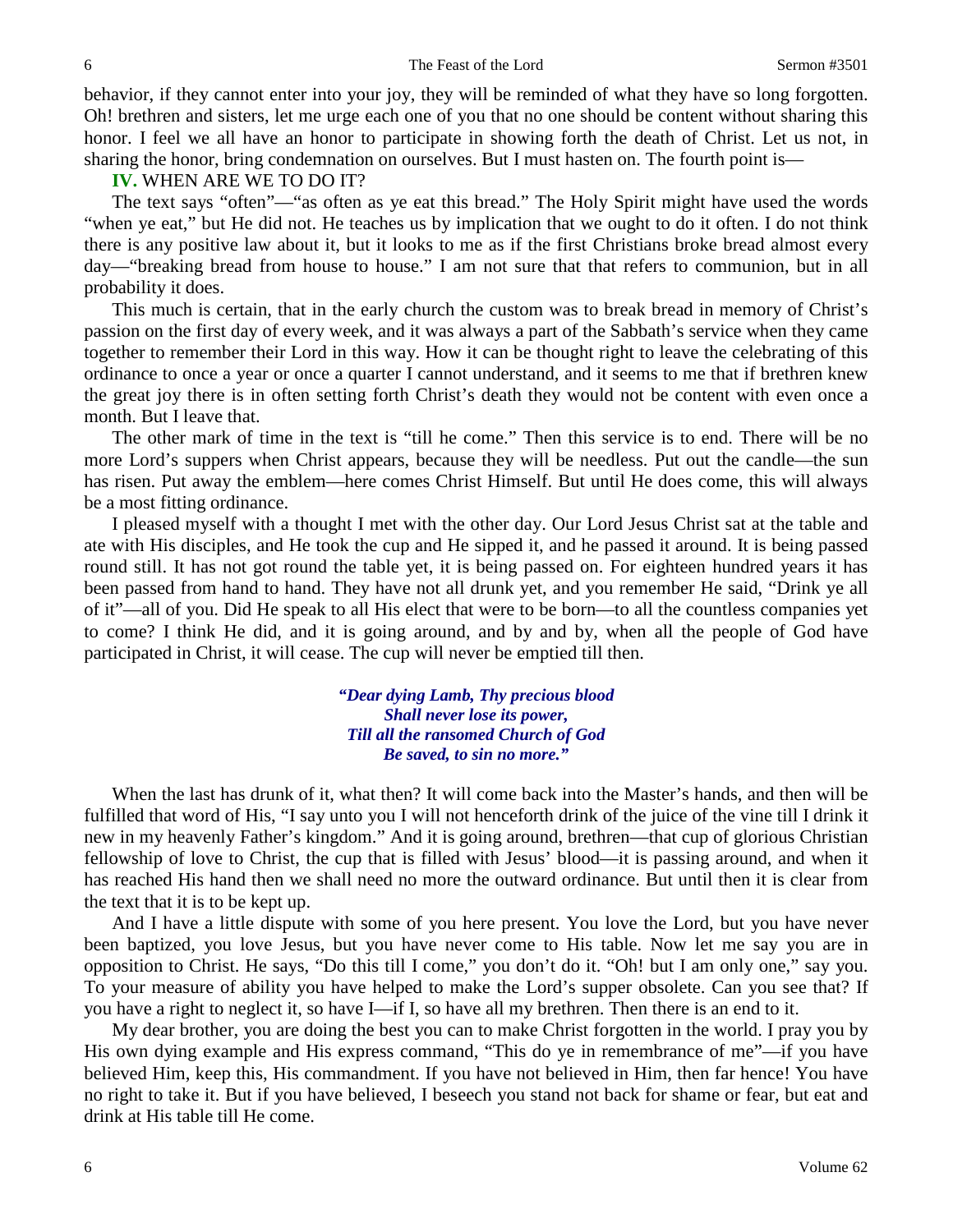Time has gone too fast for me, and I must close. There is one lesson, however, that I cannot leave out. Until Christ come. We are taught our interim employment—what is to occupy us until Jesus comes. Beloved brethren, until Jesus comes we have nothing left but to think of Him. Till Jesus comes the main thing we have to do is to think of and set Him forth a crucified Savior. There is no food for the church but Jesus, there is no testimony to the world but Jesus crucified. They have sometimes told us that in this growing age we may expect to have developed a higher form of Christianity. Well, they shall have it that like it, but Christ Himself has left us nothing but just this, "Show my death till I come."

The preacher is to go on preaching a dying Savior, the saint is to go on trusting that dying Savior, feeding on Him and letting his soul be satisfied as with marrow and fatness. There is nothing left us to occupy our thoughts, or to be the subject of our joy, as our dear dying Lord. Oh! let us feed on Him. Each one, personally, as a believer—let him feed on his Savior. If he has come once, come again. Keep on coming till Christ Himself shall appear. As long as the invitation stands let us not slight it, but constantly come to Christ Himself and feed on Him.

In conclusion, let every ungodly person here know that he has no part nor lot in this matter. Your first business, sinner, is with Christ Himself. Go and put your trust in Him. Oh! go this night. You may never have another night to go in. And then when you have believed, then obey His command in baptism, and then also come to His table and show His death until He come. The Lord bless you for Christ's sake. Amen.

# **EXPOSITION BY C. H. SPURGEON**

## *REVELATION 1*

**Verses 1-2.** *The Revelation of Jesus Christ, which God gave unto him, to shew unto his servants things which must shortly come to pass; and he sent and signified it by his angel unto his servant John: Who bore record of the word of God, and of the testimony of Jesus Christ, and of all things that he saw.* 

John was one who was of the same spirit as his Master. He lived in very intimate communion with his Lord, and therefore, to him the choicest revelations were made. The Lord does not reveal His secrets to uncongenial minds. He that will do His will shall know of the doctrine, and he shall know all secret things. Oh! if we lived nearer to God, if we walked more in the love of Christ, how much more we might know and see, or if we saw not visions, yet there are inward perceptions to the heart which God would grant us if we lived more in the light of His countenance.

**3.** *Blessed is he that readeth, and they that hear the words of this prophecy, and keep those things which are written therein: for the time is at hand.* 

It is not a book to be put on the shelf. There is practical teaching in it. It is not intended to lead us into vagaries of speculation, but it is meant for practical purposes. We are to keep those things which are written therein, for the time is at hand.

**4-5.** *John to the seven churches which are in Asia: Grace be unto you, and peace from him which is, and which was, and which is to come: and from the seven Spirits which are before his throne; and from Jesus Christ, who is the faithful witness, and the first begotten of the dead, and the prince of the kings of the earth.* 

Think, dear friends, how this benediction may be fulfilled. "Grace be to you," he says, "and peace." And what are to be the fountains and springs of this peace? It is to come from God first, from Him which is. All that God is, is a fountain of peace and grace to us. And from Him which was—all that He has ever been, the eternal past, the changeless purposes, the divine predestination of the Infinite. There are springs of peace and grace here. And from Him which is to come. All that God will ever be, all the manifestations of His power, His justice, His love, which the ages are yet to see—all these are wells of grace and peace to God's own people. I want you to think of this.

And when your minds are disturbed, and you have need of peace, and when your heart is sinking and you have need of grace, come to God for both of these things, regarding Him as Him which is, which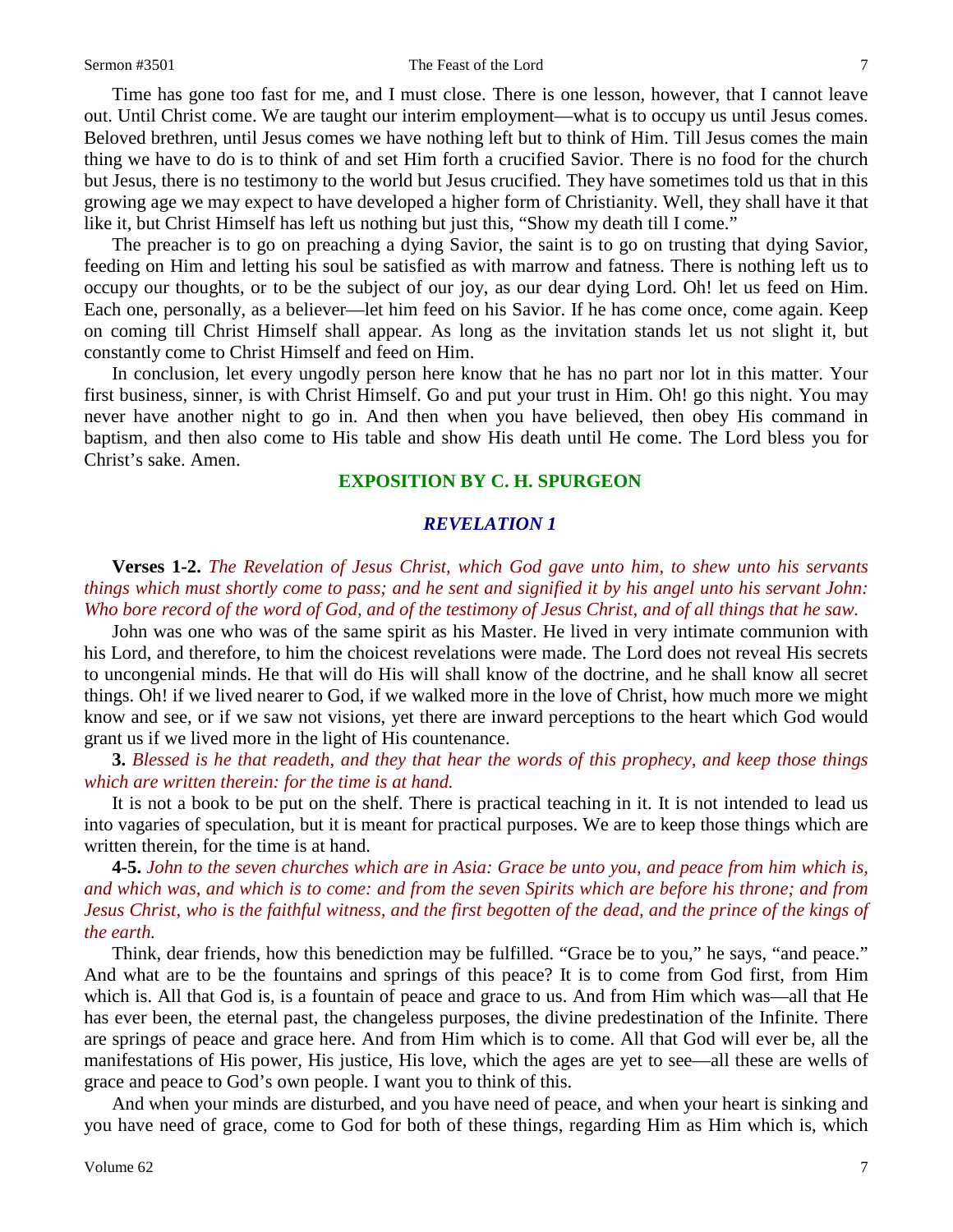was, and which is to come. And there are seven spirits which are before His throne. The Holy Ghost, in whatever way He operates in any of His divine works—in all these He is the Comforter, the source of grace and peace to us.

You need not be afraid of the Holy Spirit, even though He be the Spirit of judgment and the Spirit of burning, for He will burn up nothing in us but what ought to be consumed, and will judge nothing but what ought to be judged and to be condemned, so that peace may come to us from the seven spirits which are before the throne, but especially grace and peace from Jesus Christ as the Faithful Witness.

Whatever He bears witness to, it is full of grace and peace to believers, and He Himself is the first begotten from the dead. Oh! His resurrection! what a wondrous fountain of grace and peace that is to us! And then His divine sovereignty—His rule over all providence and nature, the Prince of the kings of the earth—what grace and peace may every one of you who love Him find there! At the thought of this, the divine writer turns from His benediction to a doxology.

**5-6.** *Unto him that loved us, and washed us from our sins in his own blood. And hath made us kings and priests unto God and his Father; to him be glory and dominion for ever and ever. Amen.* 

Brethren, the very best work which we ever do on earth is to adore. You are blessed in prayer, but you are seven times blessed in praise. When you get to the doxology, it is the benediction made more sublime. The benediction takes wings and mounts into a celestial atmosphere, when you begin to adore and magnify Him that loved you, and washed you from your sins. There is one thing that adoration does, it helps us to see, and when you close your eyes in adoration, you see more than when you have them open in any other way. I am sure of this, for the next line is—

**7.** *Behold, he cometh with clouds;*

John sees Him. He adored Him.

*Strong Son of God, Immortal love, Whom though we have not seen Thy face, Unceasing we adore.*

In that adoration we behold Thee. "Behold he cometh with clouds."

**7.** *And every eye shall see him, and they also which pierced him: and all kindreds of the earth shall wail because of him. Even so. Amen.*

What is more, adoration helps us to hear as well as to see. It supplies us with new senses. John hears this voice.

**8.** *I am Alpha and Omega, the beginning and the ending, saith the Lord, which is, and which was, and which is to come, the Almighty.*

Happy man that thus in reverent worship hears God speaking to him in answer to his voice to God. **9.** *I John, who also am your brother,—*

How sweetly this sounds. This is a man that has seen and heard God. This is a man who is full of visions, who has beheld the broken seals and the poured out vials, the man that is familiar with the infinite. "I, John, who also am your brother."

**9.** *And companion in tribulation, and in the kingdom and patience of Jesus Christ, was in the isle that is called Patmos, for the word of God, and for the testimony of Jesus Christ.*

That is a wondrous linking, is it not, in this verse?—"the kingdom and patience." You must have the cross and the crown together. We get the kingdom of Christ, but not without the passion of Christ. There is the cross marked on all the treasure trove that we find in Christ. It is not genuine if it is not marked with the cross. "The kingdom and patience of Jesus Christ.''

**10-11.** *I was in the Spirit on the Lord's day, and heard behind me a great voice, as of a trumpet. Saying, I am Alpha and Omega, the first and the last:*

What evidence we have here of the divinity of Christ, for we shall see, as we read on, that it is Christ that is speaking here, and just now it was the Father which in much the same words said, "I am Alpha